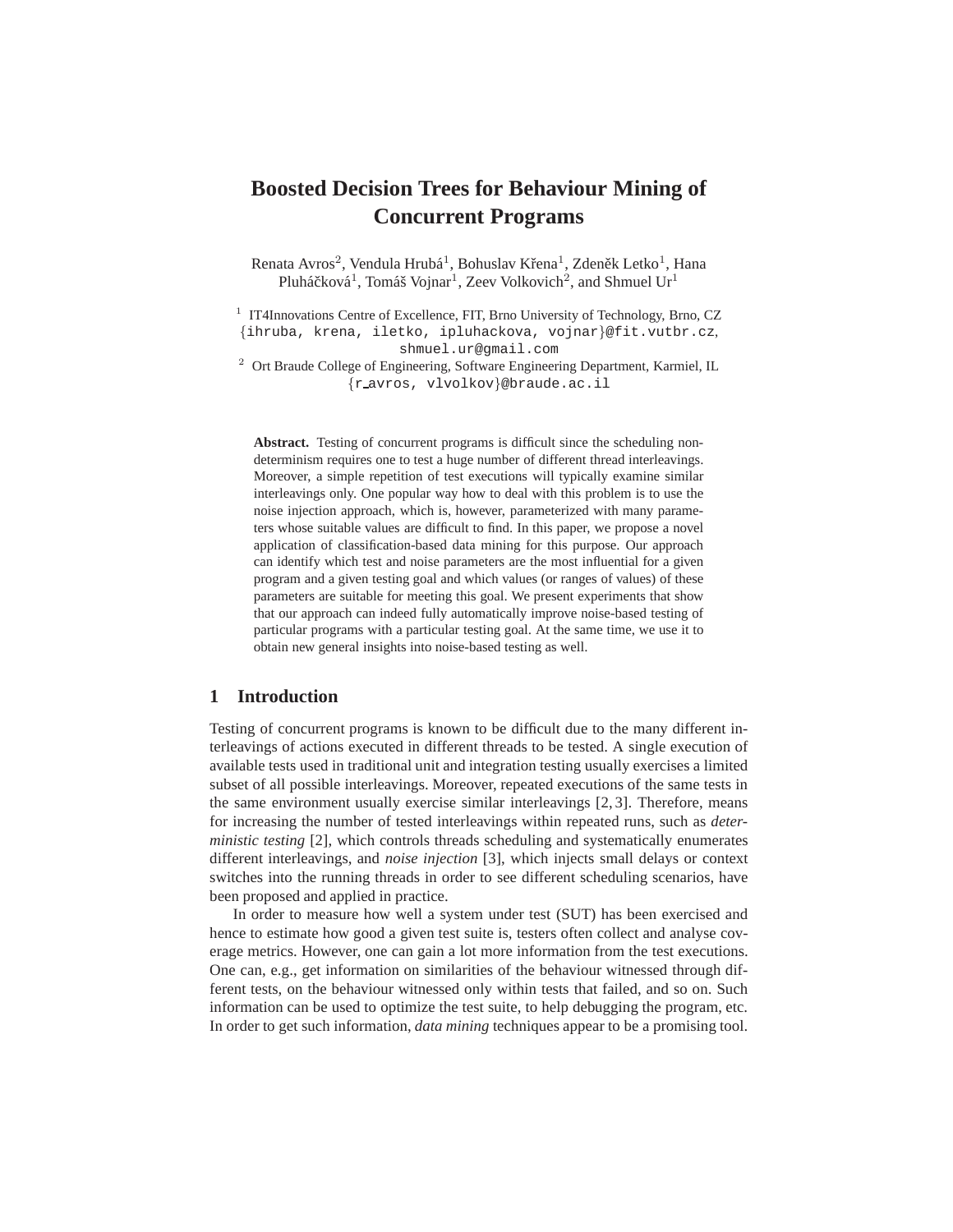In this paper, we propose a novel application of data mining allowing one to exploit information present in data obtained from a sample of test runs of a concurrent program to optimize the process of noise-based testing of the given program. To be more precise, our method employs a data mining method based on *classification* by means of *decision trees* and the *AdaBoost* algorithm. The approach is, in particular, intended to find out which parameters of the available tests and which parameters of the noise injection system are the most influential and which of their values (or ranges of values) are the most promising for a particular testing goal for the given program.

The information obtained by our approach can certainly be quite useful since the efficiency of noise-based testing heavily depends on a suitable setting of the test and noise parameters, and finding such values is not easy [8]. That is why, repeated testing based on randomly chosen noise parameters is often used in practice. Alternatively, one can try to use search techniques (such as genetic algorithms) to find suitable test and noise settings [8, 7].

The classifiers obtained by our data mining approach can be easily used to fully automatically optimize the most commonly used noise-based testing with a random selection of parameter values. This can be achieved by simply filtering out randomly generated noise settings that are not considered as promising by the classifier. Moreover, it can also be used to guide and consequently speed up the manual or search-based process of finding suitable values of test and noise parameters (in the latter case, the search techniques would look for a suitable refinement of the knowledge obtained by data mining). Finally, if some of the noise parameters or generic test parameters (such as the number of threads) appear as important across multiple test cases and test goals, they can be considered as important in general, providing a new insight into the process of noise-based testing.

In order to show that the proposed approach can indeed be useful, we apply it for optimizing the process of noise-based testing for two particular testing goals on a set of several benchmark programs. Namely, we consider the testing goals of *reproducing known errors* and *covering rare interleavings* which are likely to hide so far unknown bugs. Our experimental results confirm that the proposed approach can discover useful knowledge about the influence and suitable values of test and noise parameters, which we show in two ways: (1) We manually analyse information hidden in the classifiers, compare it with our long-term experience from the field, and use knowledge found as important across multiple case studies to derive some new recommendations for noisebased testing (which are, of course, to be validated in the future on more case studies). (2) We show that the obtained classifiers can be used—in a fully automated way—to significantly improve efficiency of noise-based testing using a random selection of test and noise parameters.

*Plan of the paper.* The rest of the paper is structured as follows. Section 2 briefly introduces the techniques that our paper builds on, namely, noise-based testing of concurrent programs, data mining based on decision trees, and the AdaBoost algorithm. Section 3 presents our proposal of using data mining in noise-based testing of concurrent programs. Section 4 provides results of our experiments and presents the newly obtained insights of noise-based testing. Section 5 summarizes the related work. Finally, Section 6 provides conclusions and a discussion of possible future work.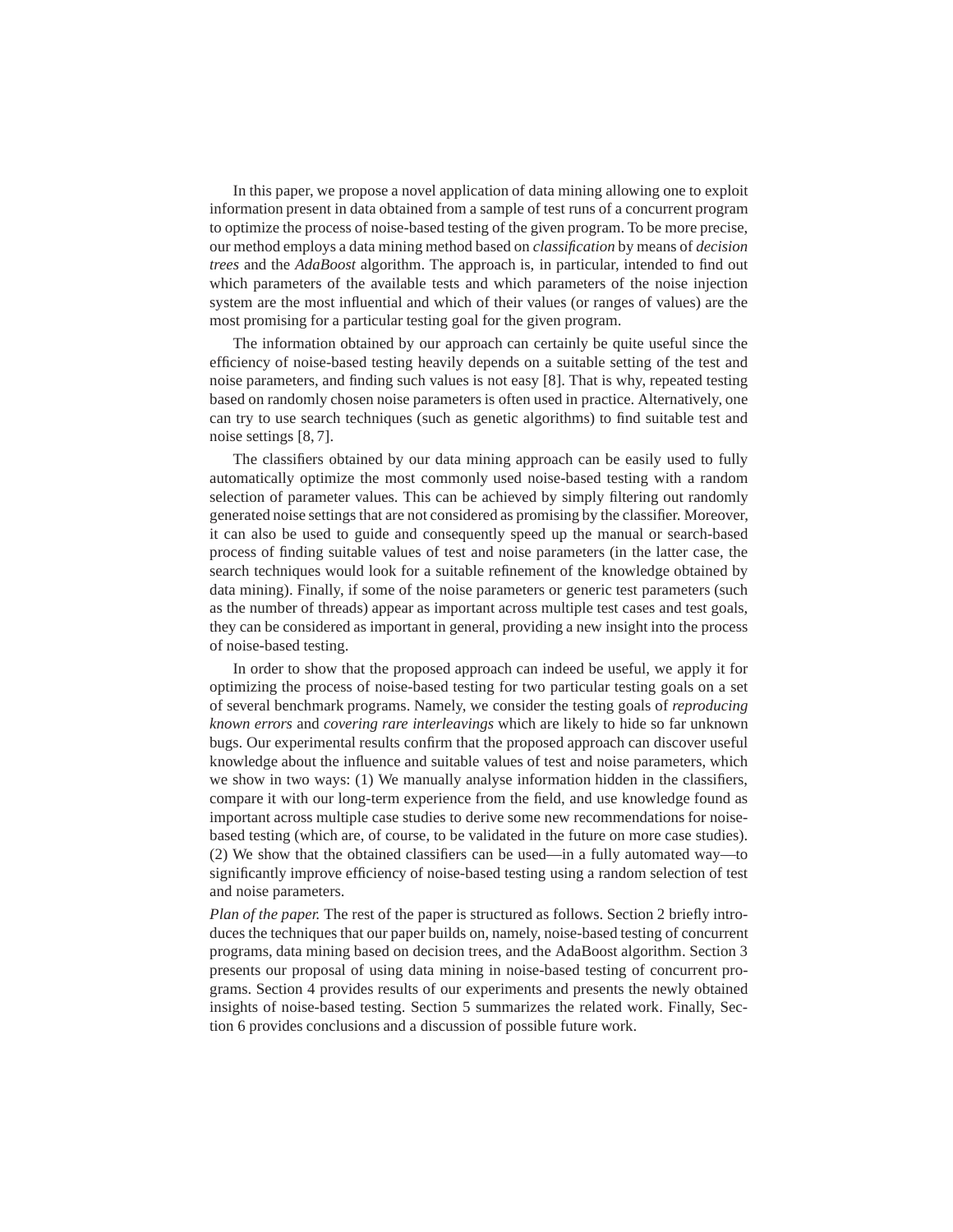## **2 Preliminaries**

In our previous works, e.g., [8, 10], we have used noise injection to increase the number of interleavings witnessed within the executions of concurrent program and thus to increase the chance of spotting concurrency errors. Noise injection is a quite simple technique which disturbs thread scheduling (e.g., by injecting, removing, or modifying delays, forcing context switches, or halting selected threads) with the aim of driving the execution of a program into less probable scenarios.

The efficiency of noise injection highly depends on the type of the generated noise, on the strength of the noise (which are both determined using some *noise seeding heuristics*), as well as on the program locations and program executions into which some noise is injected (which is determined using some *noise placement heuristics*). Multiple noise seeding and noise placement heuristics have been proposed and experimentally evaluated [10]. Searching for an optimal configuration of noise seeding and noise placement heuristics in combination with a selection of available test cases and their parameters has been formalized as the *test and noise configuration search problem* (TNCS) in [7, 8].

To assess how well tests examine the behaviour of an SUT, error manifestation ratio and coverage metrics can be used. Coverage metrics successfully used for testing of sequential programs (like statement coverage) are not sufficient for testing of concurrent programs as they do not reflect concurrent aspects of executions. Concurrency coverage metrics [1] are usually tailored to distinguish particular classes of interleavings and/or to capture synchronization events that occur within the execution. Some of the metrics target concurrency issues from a general point of view while some other metrics, e.g., those inspired by particular dynamic detectors of concurrency errors [9], concentrate on selected concurrency aspects only (e.g., on behaviours potentially leading to a deadlock or to a data race). In this work, we, in particular, use the *GoldiLockSC*<sup>∗</sup> *coverage metric* which measures how many internal states of the GoldiLock data race detector with the fast short circuit checks [5] have been reached [9].

The data mining approach proposed in this paper is based on *binary classification*. Binary classification problems consist in dividing items of a given collection into two groups using a suitable classification rule. Methods for learning such classifiers include decision trees, Bayesian networks, support vector machines, or neural networks [12]. The use of decision trees is the most popular of those because they are known for quite some time and can be easily understood. A *decision tree* can be viewed as a hierarchically structured decision diagram whose nodes are labelled by Boolean conditions on the items to be classified and whose leaves represent classification results. The decision process starts in the root node by evaluating the condition associated with it on the item to be classified. According to the evaluation of the condition, a corresponding branch is followed into a child node. This descent, driven by the evaluation of the conditions assigned to the encountered nodes, continues until a leaf node, and hence a decision, is reached. Decision trees are usually employed as a predictive model constructed via a decision tree learning procedure which uses a training set of classified items.

In the paper, we—in particular—employ the advanced classification technique called *Adaptive Boosting* (shortly, AdaBoost) [6] which reduces the natural tendency of decision trees to be unstable (meaning that a minor data oscillation can lead to a large differ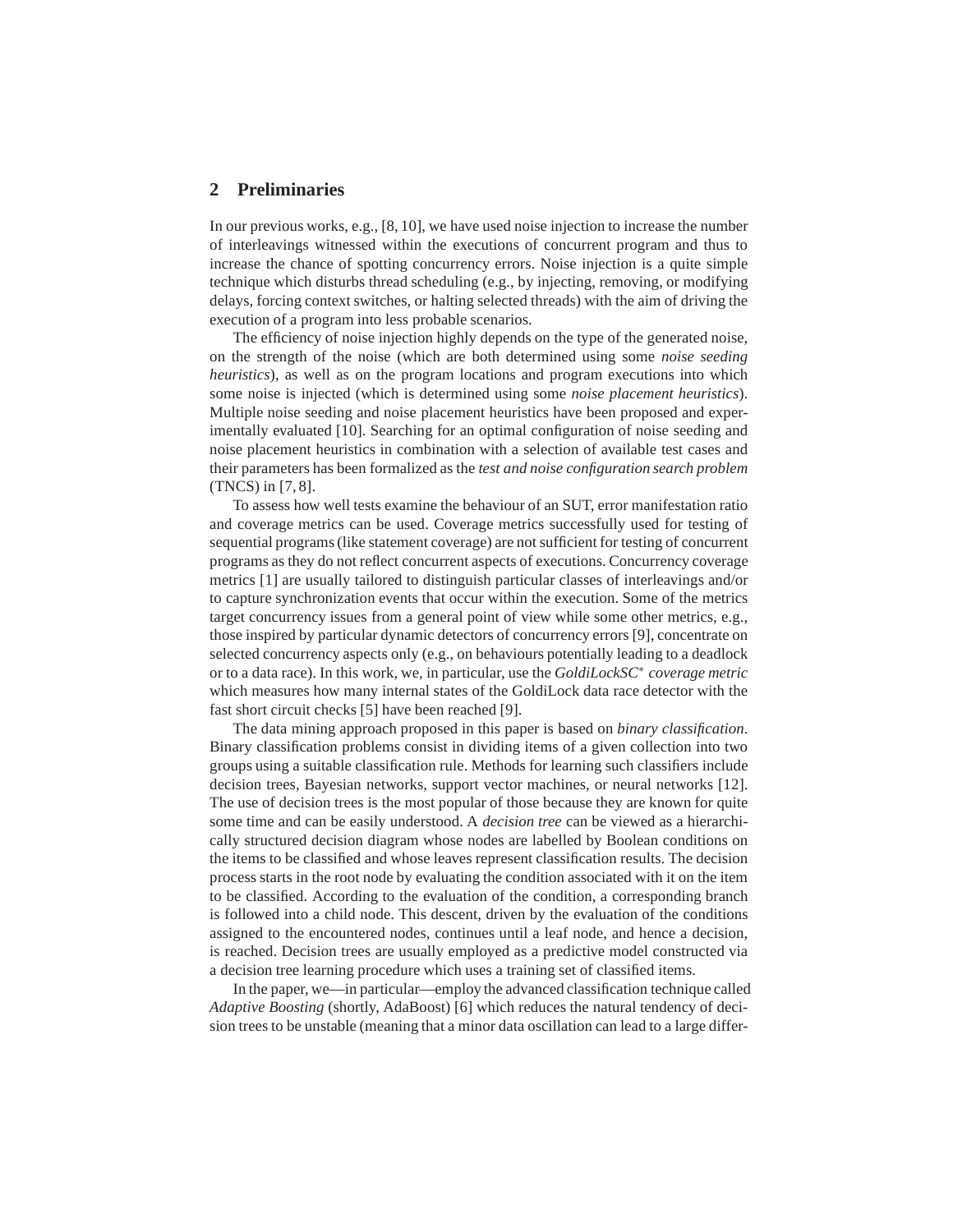ence in the classification). This technique makes it possible to correct the functionality of many learning algorithms (so-called weak learners) by weighting and mixing their outcomes in order to get the output of the boosted classifier. The method works in iterations (phases). In each iteration, the method aims at producing a new weak classifier in order to improve the consistency of the previously used ones. In our case, AdaBoost uses decision trees as the weak learners with the classification result being  $-1$  or  $+1$ . In each phase, the algorithm adds new weighted decision trees obtained by concentrating on items difficult to classify by the so far learnt classifier and updates weights of the previously added decision trees to keep the sum of the weights equal to one. The resulting advanced classifier then consists of a set of weighted decision trees that are all applied on the item to be classified, their classification results are weighted by the appropriate weights, summarized, and the sign of the result provides the final decision.

# **3 Classification-based Data Mining in Noise-based Testing**

In this section, we first propose our application of AdaBoost in noise-based testing. Subsequently, we discuss how the information hidden in the classifier may be analysed to draw some conclusions about which test and noise parameters are important for particular test cases and test goals or even in general. Finally, we describe two concrete classification properties that are used in our experiments.

## **3.1 An Application of AdaBoost in Noise-based Testing**

First, in order to apply the proposed approach, one has to define some testing goal expressible as a binary property that can be evaluated over test results such that both positive and negative answers are obtained. The requirement of having both positive and negative results can be a problem in some cases, notably in the case of discovering rare errors. In such a case, one has to use a property that approximates the target property of interest (e.g., by replacing the discovery of rare errors by discovering rare behaviours in general). Subsequently, once testing based on settings chosen in this way manages to find some behaviours which were originally not available (e.g., behaviours leading to a rare error), the process can be repeated on the newly available test results to concentrate on a repeated discovery of such behaviours (e.g., for debugging purposes or for the purpose of finding further similar errors).

Once the property of interest is defined, a number of test runs is to be performed using a random setting of test and noise parameters in each run. For each such run, the property of interest is to be evaluated and a couple  $(\overline{x}, y)$  is to be formed where  $\overline{x}$  is a vector recording the test and noise settings used and y is the result of evaluating the property of interest. This process has to be repeated to obtain a set  $X =$  $\{(\overline{x}_1, y_1), \ldots, (\overline{x}_n, y_n)\}\$  of such couples to be used as the input for learning the appropriate classifier.

Now, the AdaBoost algorithm can be applied. For that, the common practice is to split the set  $X$  to two sets—the training set and the testing set, use the training set to get a classifier, and then use the testing set for evaluating the precision of the obtained classifier. To evaluate the precision, one can use the notions of *accuracy* and *sensitivity*.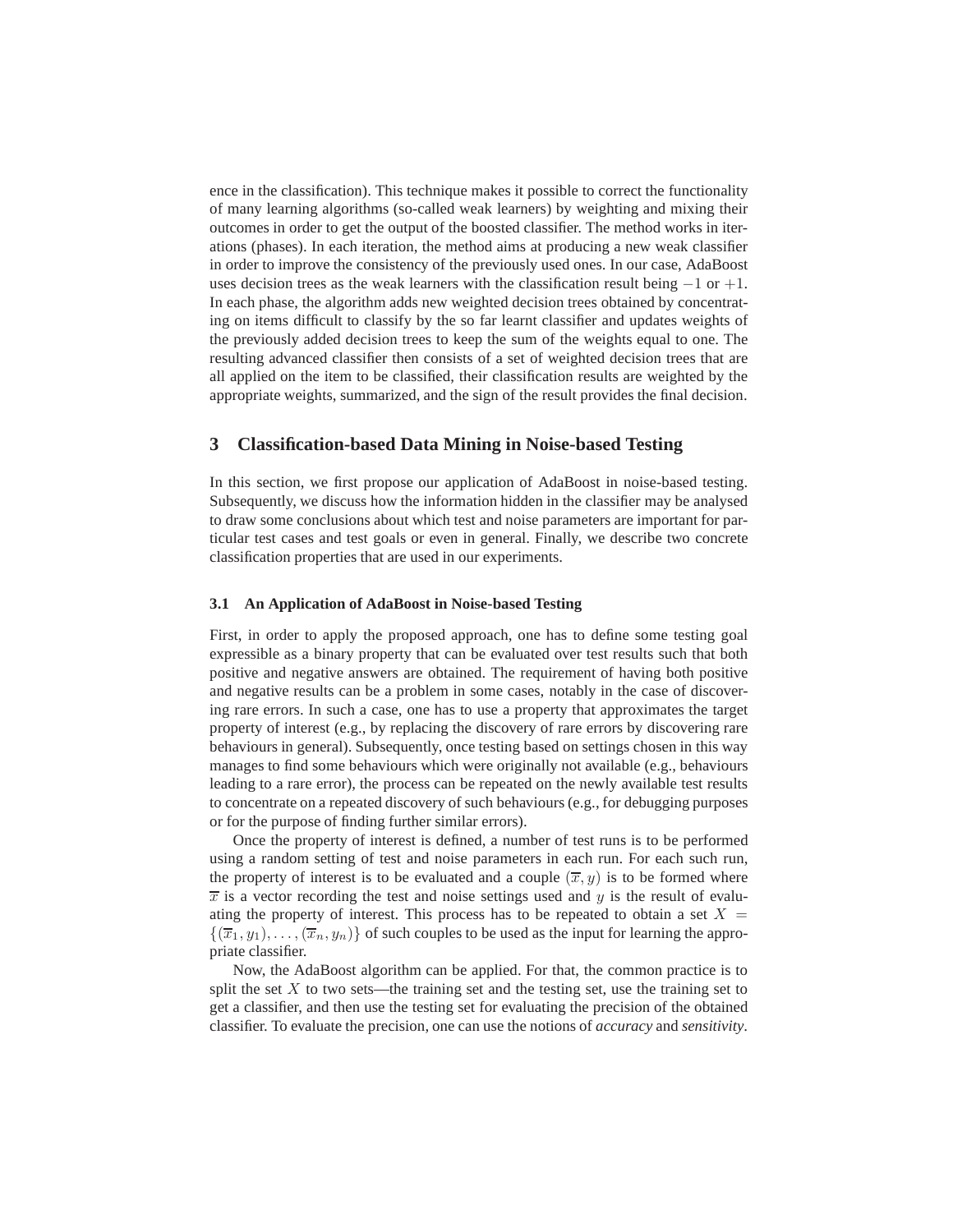Accuracy gives the probability of a successful classification and can be computed as the fraction of the number of correctly classified items and the total number of items. Sensitivity (also called as the negative predictive value or NPV) expresses the fraction of correctly classified negative results and can be computed as the number of the items correctly classified negatively divided by the sum of correctly and incorrectly negatively classified items (see e.g. [12]). Moreover, in order to increase confidence in the obtained results, this process of choosing the training and validation set and of learning and validating the classifier can be repeated several times, allowing one to judge the average values and standard deviation of accuracy and sensitivity. If the obtained classifier is not validated successfully, one can repeat the AdaBoost algorithm with more boosting phases and/or a bigger set X of data.

A successfully validated classifier can subsequently be analysed to get some insight which test and noise parameters are influential for testing the given program and which of their values are promising for meeting the defined testing goal. Such a knowledge can then in turn be used by testers when thinking of how to optimize the testing process. We discuss a way how such an analysis can be done in Section 3.2 and we apply it in Section 4.3. Moreover, the obtained classifier can also be directly used to improve performance of noise-based testing based on random selection of parameters by simply filtering out the settings that get classified as not meeting the considered testing goal. The fact that such an approach does indeed significantly improve the testing process is experimentally confirmed in Section 4.4.

#### **3.2 Analysing Information Hidden in Classifiers**

In order to be able to easy analyse the information hidden in the classifiers generated by AdaBoost, we have decided to restrict the height of the basic decision trees used as weak classifiers to one. Moreover, our preliminary experiments showed us that increasing the height of the weak classifiers does not lead to significantly better classification results.

A decision tree of height one consists of a root labelled by a condition concerning the value of a single test or noise parameter and two leaves corresponding to positive and negative classification. AdaBoost provides us with a set of such trees, each with an assigned weight. We convert this set of trees into a set of rules such that we get a single rule for each parameter that appears in at least one decision tree. The rules consist of a condition and a weight, and they are obtained as follows. First, decision trees with negative weights are omitted because they correspond to weak classifiers with the weighted error greater than 0.5.<sup>3</sup> Next, the remaining decision trees are grouped according to the parameter about whose value they speak. For each group of the trees, a separate rule is produced such that the conjunction of the decision conditions of the trees from the group is used as the condition of the rule. The weight of the rule is computed by summarising the weights of the trees from the concerned group and normalising the result by dividing it by the sum of the weights of all trees from all groups.

The obtained set of rules can be easily used to gain some insight into how the test and noise injection parameters should be set in order to increase efficiency of the testing

 $3$  Note that the AdaBoost methodology suggests that the employed weak classifiers should not be of this kind, but they can appear in practical applications.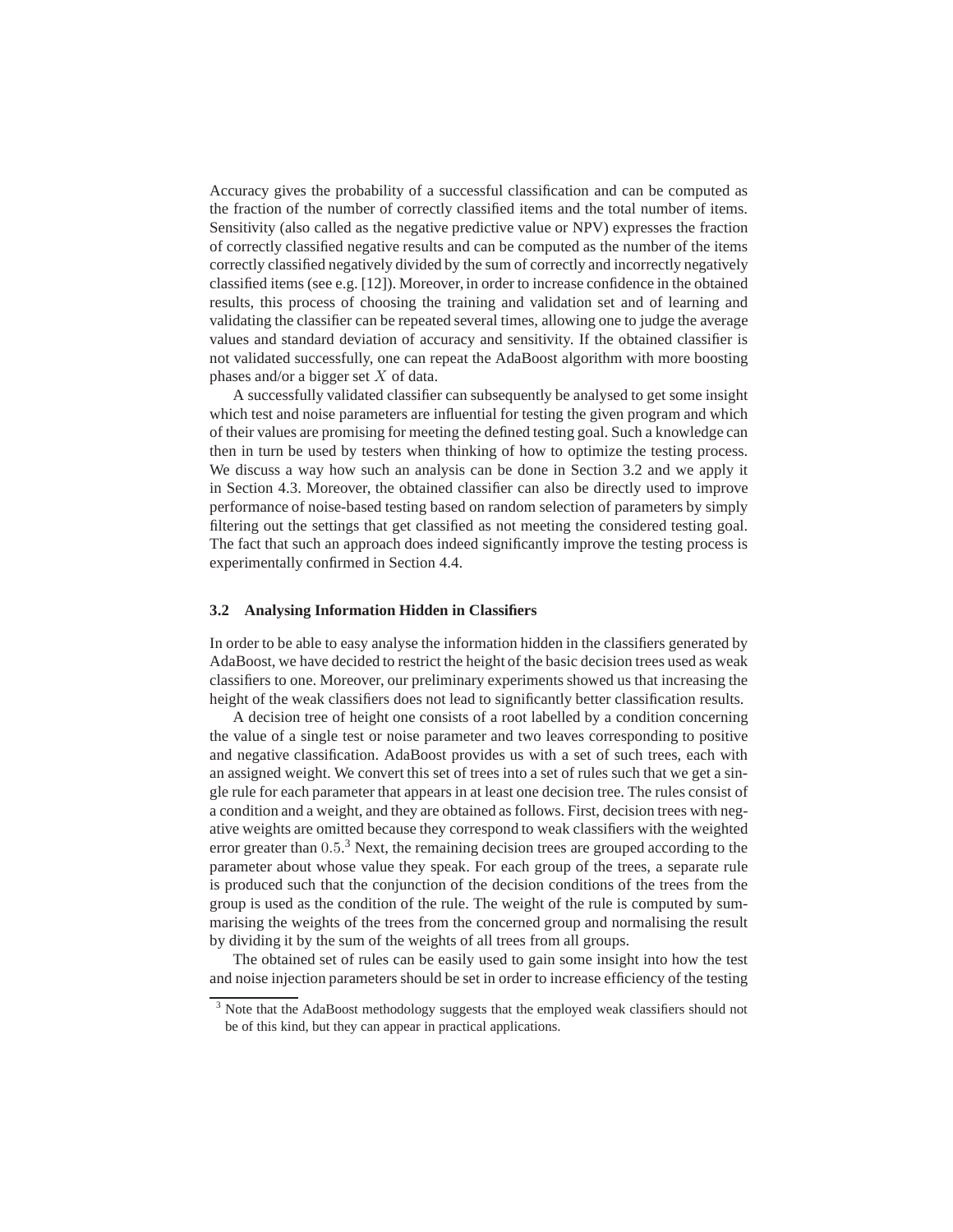process—either for a given program and testing goal or even in general. In particular, one can look for parameters that appear in rules with the highest weights (which speak about parameters whose correct setting is the most important to achieve the given testing goal), for parameters that are important in all or many test cases (and hence can be considered to be important in general), as well as for parameters that do not appear in any rules (and hence appear to be irrelevant).

## **3.3 Two Concrete Classification Properties**

In the experiments described in the next section, we consider two concrete properties according to which we classify test runs. First, we consider the case of finding TNCS solutions suitable for repeatedly finding known errors. In this case, the property of interest is simply the *error manifestation property* that indicates whether an error manifested during the test execution or not.

Subsequently, we consider the case of finding TNCS solutions suitable for testing rare behaviours in which so far unknown bugs might reside. In order to achieve this goal, we use classification according to a *rare events property* that indicates whether a test execution covers at least one rare coverage task of a suitable coverage metric—in our experiments, the *GoldiLockSC*<sup>∗</sup> is used for this purpose. To distinguish rare coverage tasks, we collect the tasks that were covered in at least one of the performed test runs (i.e., both from the training and validation sets), and for each such coverage task, we count the frequency of its occurrence in all of the considered runs. We define the rare tasks as those that occurred in less than 1 % of the test executions.

## **4 Experimental Evaluation**

In this section, we first describe the test data which we used for an experimental evaluation of our approach. Then, we describe the precision of the classifiers inferred from this data. Subsequently, we analyse the knowledge hidden in the classifiers, compare it with our previously obtained experience, and derive some new insights about importance of the different test and noise parameters. Finally, we demonstrate that a use of the proposed data mining approach does indeed improve (in a fully automated way) the process of noise-based testing with random setting of the parameters.

## **4.1 Experimental Data**

The results presented below are based on 5 multi-threaded benchmark programs that contain a known concurrency error. We use data collected during our previous work [7]. Namely, our case studies are the *Airlines* (0.3 kLOC), *Animator* (1.5 kLOC), *Crawler* (1.2 kLOC), *Elevator* (0.5 kLOC), and *Rover* (5.4 kLOC). For each program, we collected data from 10,000 executions with a random test and noise injection setting. We collected various data about the test executions, such as whether an error occurred during the execution (used as our *error manifestation property*) and various concurrency coverage information, including the *GoldiLockSC*<sup>∗</sup> coverage used for evaluating the *rare events property*.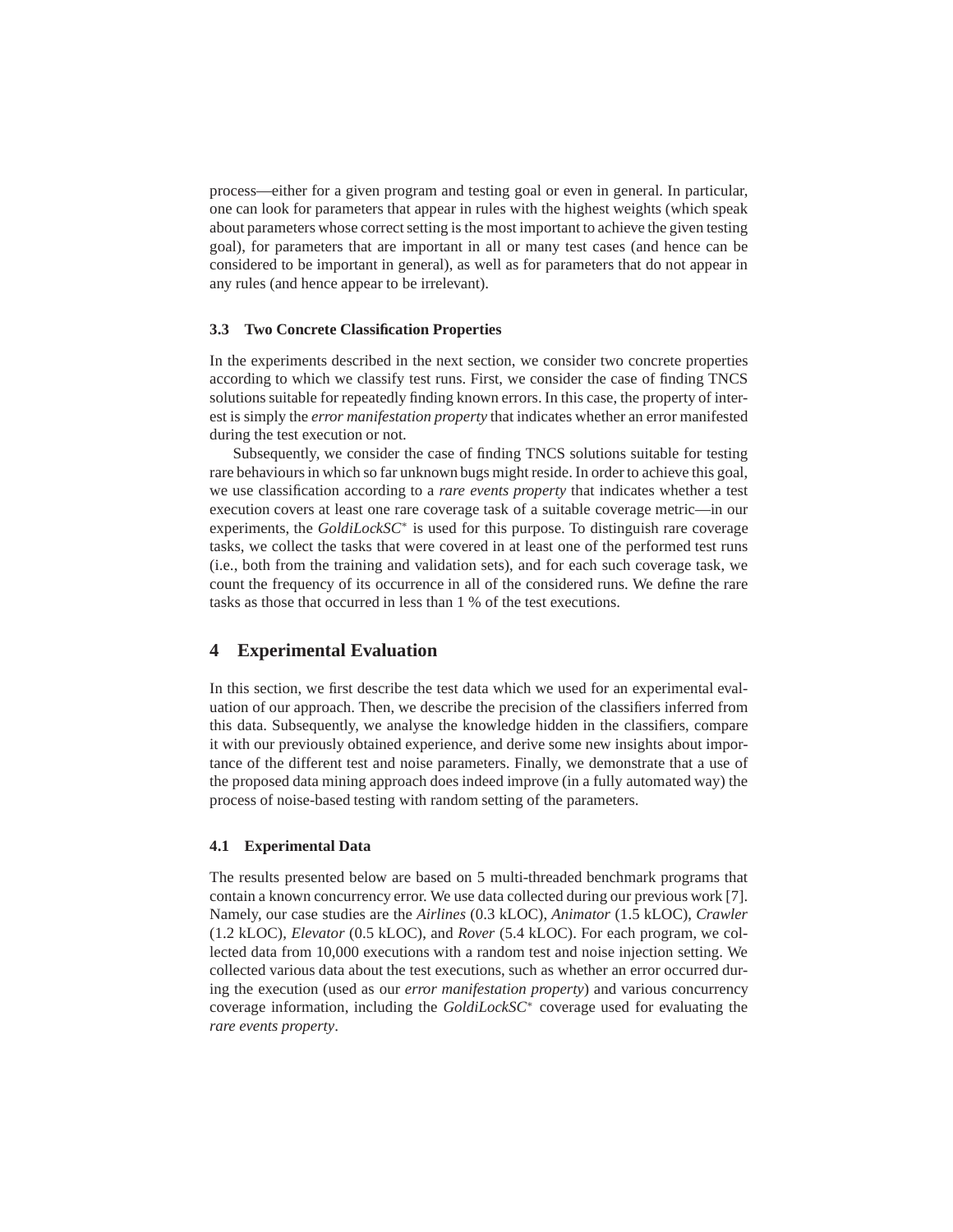In our experiments, we consider vectors of test and noise parameters having 12 entries, i.e.,  $\overline{x} = (x_1, x_2, \ldots, x_{12})$ . Here,  $x_1 \in \{0, \ldots, 1000\}$  represents the noise frequency which controls how often the noise is injected and ranges from 0 (never) to 1000 (always). The  $x_2 \in \{0, \ldots, 100\}$  parameter controls the amount of injected noise and ranges from 0 (no noise) to 100 (considerable noise). The  $x_3 \in \{0, \ldots, 5\}$ parameter selects one of six available basic noise injection heuristics (based on injecting calls of yield(), sleep(), wait(), using busy waiting, a combination of additional synchronization and yield(), and a mixture of these techniques). The  $x_4, x_5, x_7, x_8, x_9 \in \{0, 1\}$  parameters enable or disable the advanced injection heuristics *haltOneThread*, *timeoutTampering*,*sharedVarNoise*, *nonVariableNoise*, *advShared-VarNoise1*, and *advSharedVarNoise2*, respectively. The  $x_6 \in \{0, 1, 2\}$  parameter controls the way how the *sharedVarNoise* advanced heuristic behaves (namely, whether it is disabled (0), injects the noise at accesses to one randomly selected shared variable (1) or at accesses to all such variables (2)). A more detailed description of the particular noise injection heuristics can be found in [3, 7, 8, 10].

Furthermore,  $x_{10} \in \{1, \ldots, 10\}$  and  $x_{11}, x_{12} \in \{1, \ldots, 100\}$  encode parameters of some of the test cases themselves. In particular, *Animator* and *Crawler* are not parametrised, and  $x_{10}$ ,  $x_{11}$ ,  $x_{12}$  are not used with them. In the *Airlines* and *Elevator* test cases, the x<sup>10</sup> parameter controls the number of used threads, and in the *Rover* test case, the  $x_{10} \in \{0, \ldots, 6\}$  parameter selects one of the available test scenarios. The *Airlines* test case is the only one that uses the  $x_{11}$  and  $x_{12}$  parameters, which are in particular used to control how many cycles the test does.

#### **4.2 Precision of the Classifiers**

In our experiments, we used the implementation of AdaBoost available in the GML AdaBoost Matlab Toolbox<sup>4</sup>. We have set it to use decision trees of height restricted to one and to use 10 boosting phases. The algorithm was applied 100 times on randomly chosen divisions of the test data into the training and validation groups.

Table 1 summarises the average accuracy and sensitivity of the learnt AdaBoost classifiers. One can clearly see that both the average accuracy and sensitivity are quite high, ranging from 0.61 to 0.99. Moreover, the standard deviation is very low in all cases. This indicates that we always obtained results that provide meaningful information about our test runs.

### **4.3 Analysis of the Knowledge Hidden in the Obtained Classifiers**

We now employ the approach described in Section 3.2 to interpret the knowledge hidden in the obtained classifiers. Tables 2 and 3 show the inferred rules and their weights for the error manifestation property and the rare behaviours property, respectively. For each test case, the tables contain a row whose upper part contains the condition of the rule (in the form of interval constraints) and the lower part contains the appropriate weight from the interval  $(0, 1)$ .

<sup>4</sup> http://graphics.cs.msu.ru/en/science/research/machinelearning/AdaBoosttoolbox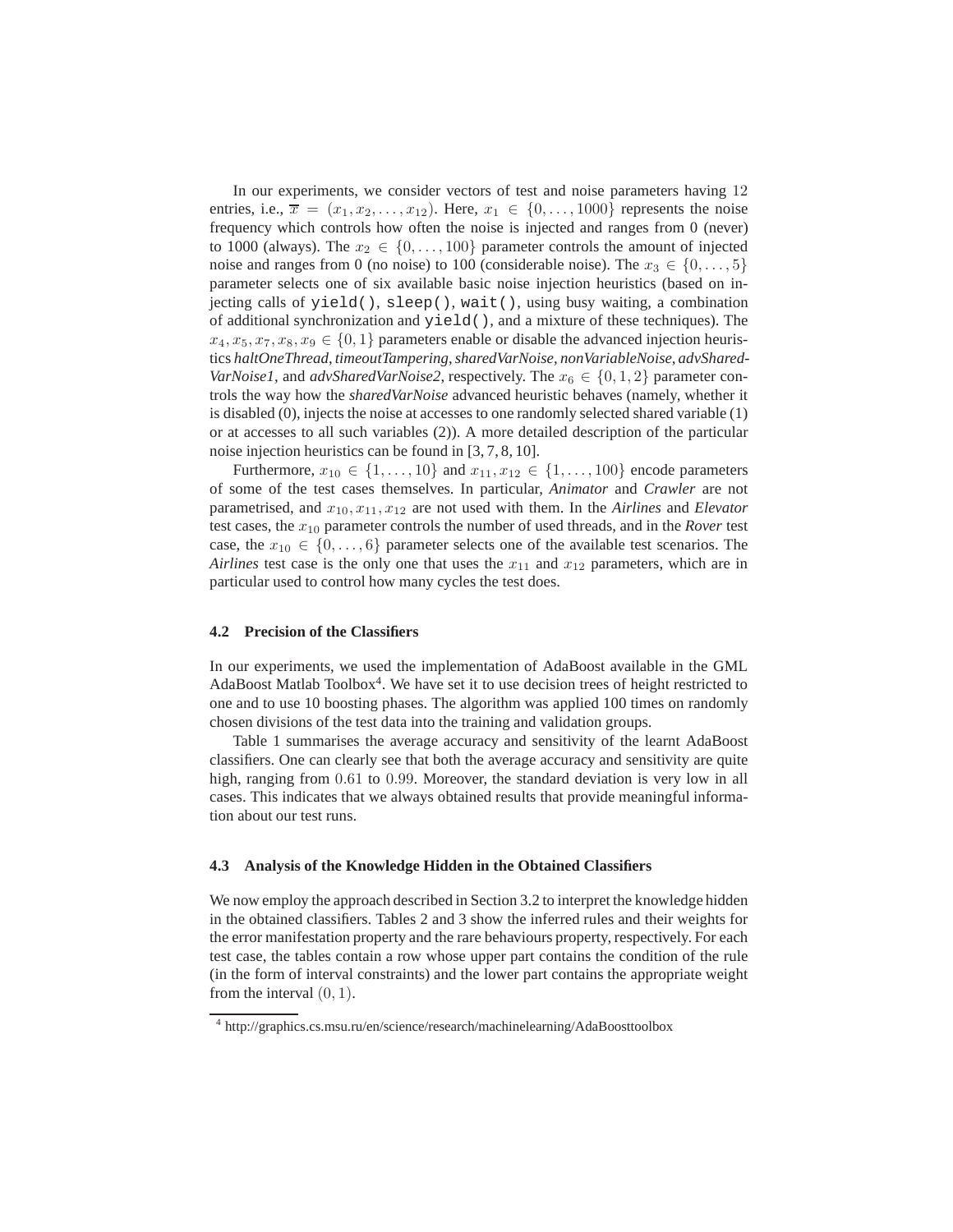*Error manifestation Rare behaviours* Accurancy Sensitivity Accurancy Sensitivity *CaseStudies* Mean Std Mean Std Mean Std Mean Std Airlines 0.7695 0.0086 0.6229 0.0321 0.9755 0.0056 0.9964 0.0021 Animator 0.937 0.0054 0.9866 0.0052 0.7815 0.0054 0.9071 0.0217 Crawler 0.9975 0.00076 0.999 0.00077 0.7642 0.0402 0.9741 0.0765 Elevator 0.8335 0.0038 0.9982 0.0016 0.6566 0.0051 0.6131 0.027 Rover 0.9714 0.0031 0.9912 0.0012 0.8737 0.1092 0.9687 0.137

**Table 1.** Average accuracy and sensitivity of the learnt AdaBoost classifiers.

| Table 2. Inferred weighted rules for the error manifestation classification property. |  |  |  |
|---------------------------------------------------------------------------------------|--|--|--|
|                                                                                       |  |  |  |

|                      |                                  | Airlines       |                                                               |             |                                                                                        |  |  |  |  |
|----------------------|----------------------------------|----------------|---------------------------------------------------------------|-------------|----------------------------------------------------------------------------------------|--|--|--|--|
|                      |                                  | $x_6 < 1.5$    |                                                               |             | $73.5 < x_{12}$                                                                        |  |  |  |  |
| 0.16                 | 0.50                             | 0.04           | 0.18                                                          |             | 0.12                                                                                   |  |  |  |  |
| Animator             |                                  |                |                                                               |             |                                                                                        |  |  |  |  |
| $705 < x_1$          |                                  | $x_6 < 0.5$    |                                                               |             |                                                                                        |  |  |  |  |
| 0.19                 |                                  | 0.55           |                                                               |             |                                                                                        |  |  |  |  |
| Crawler              |                                  |                |                                                               |             |                                                                                        |  |  |  |  |
| Rules $  x_1  < 215$ | $15 < x_2$                       |                |                                                               |             |                                                                                        |  |  |  |  |
|                      |                                  | or $4.5 < x_3$ |                                                               |             |                                                                                        |  |  |  |  |
| 0.32                 | 0.1                              | 0.38           | 0.05                                                          | 0.08        | 0.07                                                                                   |  |  |  |  |
| Elevator             |                                  |                |                                                               |             |                                                                                        |  |  |  |  |
| $x_1 < 5$            | $x_3 < 0.5$ or $3.5 < x_3 < 4.5$ |                |                                                               |             | $x_7 < 0.5   8.5 < x_{10}$                                                             |  |  |  |  |
| 0.93                 | 0.04                             |                |                                                               | 0.01        | 0.02                                                                                   |  |  |  |  |
| Rover                |                                  |                |                                                               |             |                                                                                        |  |  |  |  |
| $ 515 < x_1 $        | $2.5 < x_3 < 3.5$                | $0.5 < x_4$    |                                                               | $x_6 < 0.5$ |                                                                                        |  |  |  |  |
| 0.21                 | 0.48                             | 0.08           |                                                               | 0.23        |                                                                                        |  |  |  |  |
|                      |                                  |                | $ x_1  < 275  x_3  < 0.5$ or $3.5 < x_3$<br>$2.5 < x_3 < 3.5$ |             | $2.5 < x_{10}$<br>0.26<br>$ 1.5 < x_3 < 3.5 $ 0.5 $\lt x_4$ $ x_5 < 0.5 $ $x_6 < 1.5 $ |  |  |  |  |

In order to interpret the obtained rules, we first focus on rules with the highest weights (corresponding to parameters with the biggest influence). Then we look at the parameters which are present in rules across the test cases (and hence seem to be important in general) and parameters that are specific for particular test cases only. Next, we pinpoint parameters that do not appear in any of the rules and therefore seem to be of a low relevance in general.

As for the error manifestation property (i.e., Table 2), the most influential parameters are  $x_3$  in four of the test cases and  $x_1$  in the *Crawler* test case. This indicates that the selection of a suitable noise type  $(x_3)$  or noise frequency  $(x_1)$  is the most important decision to be done when testing these programs with the aim of reproducing the errors present in them. Another important parameter is  $x<sub>6</sub>$  controlling the use of the *shared*-*VarNoise* heuristic. Moreover, the parameters  $x_1$ ,  $x_3$ , and  $x_6$  are considered important in all of the rules, which suggests that, for reproducing the considered kind of errors, they are of a general importance.

In two cases (namely, *Crawler*, and *Rover*), the advanced *haltOneThread* heuristic (x4) turns out to be important. In the *Crawler* and *Rover* test cases, this heuristic should be enabled in order to detect an error. This behaviour fits into our previous results [10]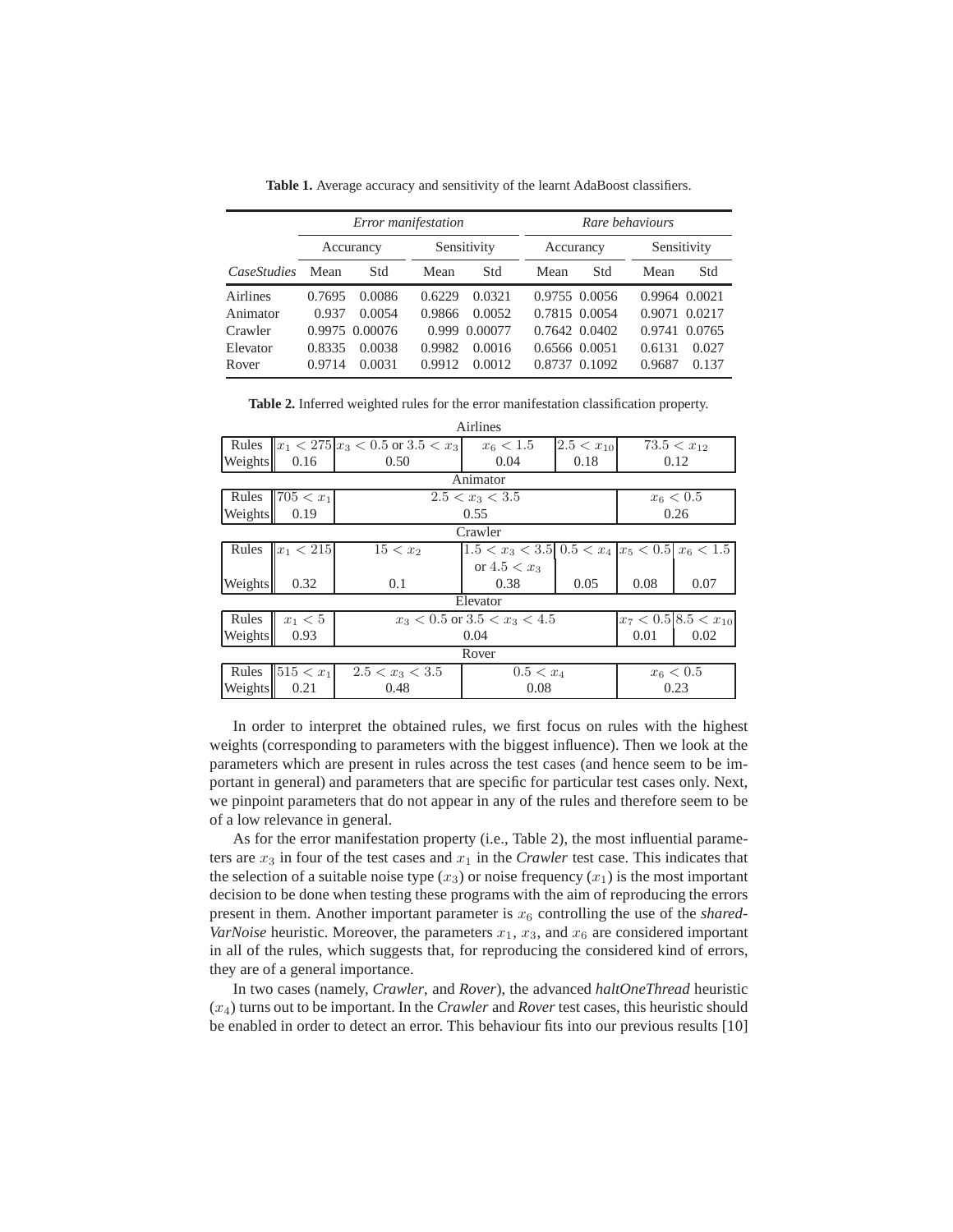| Airlines |                                                          |                                       |      |                   |                                                                                      |  |  |  |
|----------|----------------------------------------------------------|---------------------------------------|------|-------------------|--------------------------------------------------------------------------------------|--|--|--|
|          |                                                          |                                       |      |                   | Rules $x_1 < 295$ or $745 < x_1 < 925$ $x_2 < 35$ $0.5 < x_5$ $61.5 < x_{12} < 91.5$ |  |  |  |
| Weights  | 0.52                                                     |                                       | 0.06 | 0.1               | 0.32                                                                                 |  |  |  |
|          | Animator                                                 |                                       |      |                   |                                                                                      |  |  |  |
| Rules    | $0.5 < x_3 < 3.5$ or $4.5 < x_3$                         |                                       |      | $0.5 < x_6 < 1.5$ |                                                                                      |  |  |  |
| Weights  | 0.8                                                      |                                       |      | 0.2               |                                                                                      |  |  |  |
|          | Crawler                                                  |                                       |      |                   |                                                                                      |  |  |  |
| Rules    | $0.5 < x_3 < 3.5$ or $4.5 < x_3$ $ 0.5 < x_4 0.5 < x_5 $ |                                       |      | $0.5 < x_6 < 1.5$ |                                                                                      |  |  |  |
| Weights  | 0.46                                                     |                                       | 0.08 | 0.2               | 0.26                                                                                 |  |  |  |
| Elevator |                                                          |                                       |      |                   |                                                                                      |  |  |  |
| Rules    | $0.5 < x_3 < 3.5$                                        | $0.5 < x_4$ $ 0.5 < x_5 $ 1.5 $< x_6$ |      |                   | $1.5 < x_{10} < 4.5$                                                                 |  |  |  |
|          | or $4.5 < x_3$                                           |                                       |      |                   | or $7.5 < x_{10}$                                                                    |  |  |  |
| Weights  | 0.22                                                     | 0.05                                  | 0.2  | 0.06              | 0.47                                                                                 |  |  |  |
| Rover    |                                                          |                                       |      |                   |                                                                                      |  |  |  |
| Rules    | $2.5 < x_3 < 3.5$ or $4.5 < x_3$ $ x_4 < 0.5 x_6 < 0.5 $ |                                       |      |                   | $0.5 < x_7$                                                                          |  |  |  |
| Weights  | 0.46                                                     |                                       | 0.26 | 0.16              | 0.12                                                                                 |  |  |  |

**Table 3.** Inferred weighted rules for the rare behaviours classification property.

in which we show that, in some cases, this unique heuristic (the only heuristic which allows one to exercise thread interleavings which are normally far away from each other) considerably contributes to the detection of an error. Finally, the presence of the  $x_{10}$  and  $x_{12}$  parameters in the rules derived for the *Airlines* test case indicates that the number of threads  $(x_{10})$  and the number of cycles executed during the test  $(x_{12})$ pays an important role in the noise-based testing of this particular test case. The  $x_{10}$ parameter (i.e., the number of threads) turns out to be important for the Elevator test case too, indicating that the number of threads is of a more general importance.

Finally, we can see that the  $x_8$ ,  $x_9$  and  $x_{11}$  parameters are not present in any of the derived rules. This indicates that the *advSharedVarNoise* noise heuristics are of a low importance in general, and the  $x_{11}$  parameter specific for *Airlines* is not really important for finding errors in this test case.

For the case of classifying according to the rare behaviour property, the obtained rules are shown in Table 3. We can again find the highest weights in rules based on the  $x_3$  parameter (*Animator*, *Crawler*, *Rover*) and on the  $x_1$  parameter (*Airlines*). However, in the case of *Elevator*, the most contributing parameter is now the number of threads used by the test  $(x_{10})$ . The rule suggests to use certain numbers of threads in order to spot rare behaviours (i.e., it is important to consider not only a high number of threads). The generated sets of rules often contain the  $x_3$  parameter controlling the type of noise (all test cases except for  $Airlines$ ) and the  $x<sub>6</sub>$  parameter which controls the *sharedVarNoise* heuristic. These parameters thus appear to be of a general importance in this case.

Next, the parameter  $x_{12}$  does again turn out to be important in the *Airlines* test case, and the  $x_{10}$  parameter is important in the *Elevator* test case. This indicates that even for testing rare behaviours, it is important to adjust the number of threads or test cycles to suitable values. Finally, the  $x_8$ ,  $x_9$ , and  $x_{11}$  parameters do not show up in any of the rules, and hence seem to be of a low importance in general for finding rare behaviours (which is the same as for reproduction of known errors).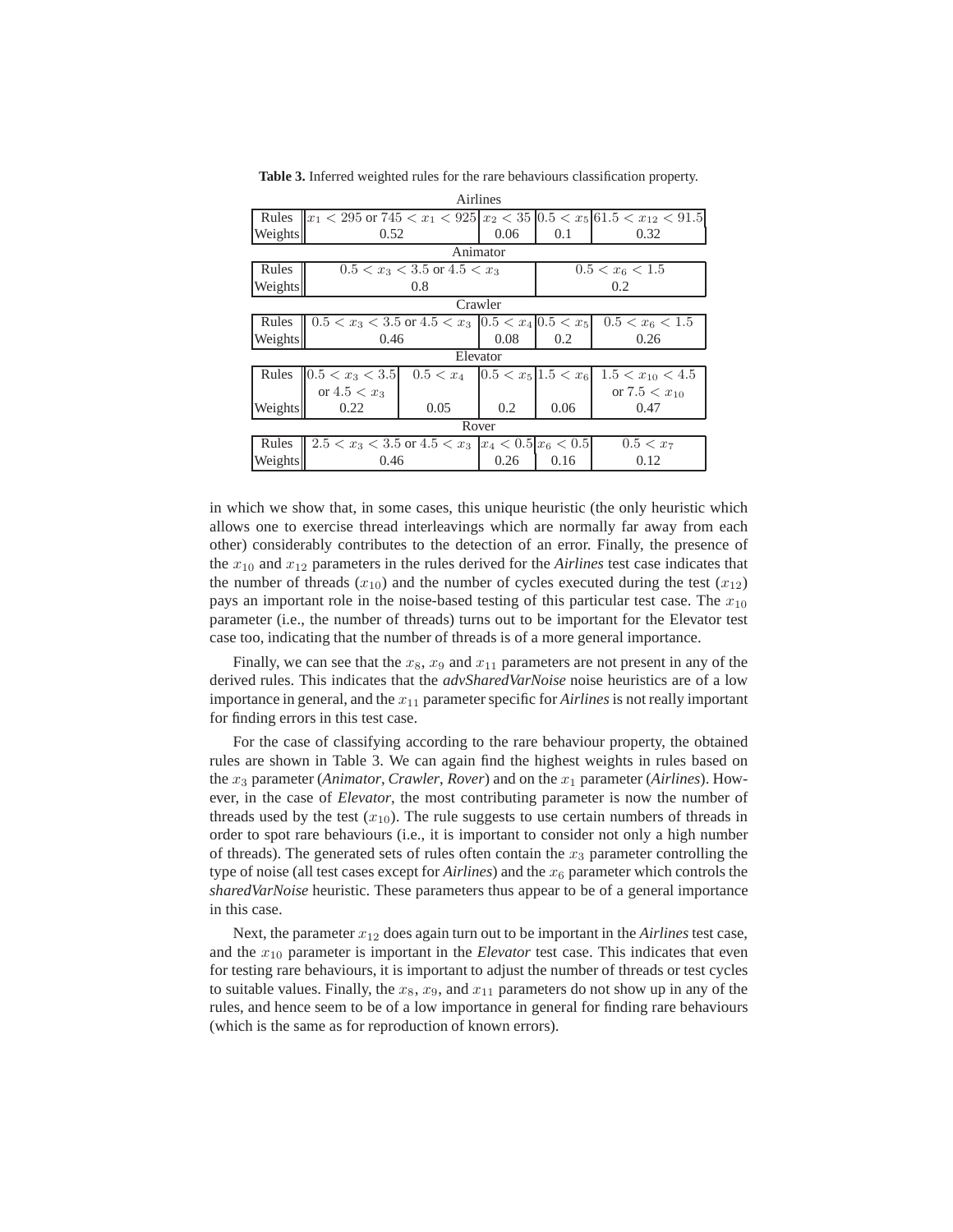|             | Error manifestation |          |       |       | Rare behaviours |          |       |       |
|-------------|---------------------|----------|-------|-------|-----------------|----------|-------|-------|
| CaseStudies | Rand.               | AdaBoost | Pos.  | Impr. | Rand.           | AdaBoost | Pos.  | Impr. |
| Airlines    | 56.26               | 75.43    | 1.612 | 1.34  | 1.94            | 1.64     | 2.444 | 0.85  |
| Animator    | 14.81               | 54.05    | 901   | 3.65  | 39.53           | 57.95    | 3.258 | 1.47  |
| Crawler     | 0.18                | 0.25     | 2.806 | 1.39  | 22.41           | 31.26    | 1.513 | 1.39  |
| Elevator    | 16.75               | 27.66    | 1.410 | 1.65  | 52.77           | 59.51    | 1,398 | 1.13  |
| Rover       | 6.65                | 36.25    | 822   | 5.45  | 10.76           | 23.21    | 1.620 | 2.16  |

**Table 4.** A comparison of the random approach and the newly proposed AdaBoost approach.

Overall, the obtained results confirmed some of the facts we discovered during our previous experimentation such as that different goals and different test cases may require a different setting of noise heuristics [10, 7, 8] and that the *haltOneThread* noise injection heuristics  $(x_4)$  provides in some cases a dramatic increase in the probability of spotting an error [10]. More importantly, the analysis revealed (in an automated way) some new knowledge as well. Mainly, the type of noise  $(x_3)$  and the setting of the *sharedVarNoise* heuristic  $(x<sub>6</sub>)$  as well as the frequency of noise  $(x<sub>1</sub>)$  are often the most important parameters (although the importance of  $x_1$  seems to be a bit lower). Further, it appears to be important to suitably adjust the number of threads  $(x_{10})$  whenever that is possible.

#### **4.4 Improvement of Noise-based Testing with Random Parameters**

Finally, we show that the obtained classifiers can be used to fully automatically improve the process of noise-based testing with randomly chosen values of parameters. For that, we reuse the 7,500 test runs out of 10,000 test runs recorded with random parameter values for each of the case studies. In particular, we randomly choose 2,500 test runs as training set for our AdaBoost approach to produce classifiers. Then, from the rest of the test runs, we randomly choose 5,000 test runs to compare our approach with the random approach.

From these 5,000 test runs, we first select runs that were performed using settings considered as suitable for the respective testing goals by the classifiers that we have obtained. Then, we compute what fractions of all the runs and what fractions of all the selected runs satisfy the testing goals for the considered case studies, which shows us the efficiency of the different testing approaches.

In Table 4, the columns *Pos.* contain the numbers of test runs (out of the considered 5,000 runs) classified positively by the obtained classifiers for the two considered test goals. The columns *Rand.* give the percentage of runs out of the 5,000 runs performed under purely randomly chosen values of parameters that met the considered testing goals (i.e., found an error or a rare behaviour, respectively). The columns *AdaBoost* give this percentage for the selected runs (i.e., those whose number is in the columns *Pos.*). Finally, the columns *Impr.* present how many times the efficiency of testing with the selected values of parameters is better than that of purely random noise-based testing (i.e., it contains the ratio of the values in the *AdaBoost* and *Rand.* columns).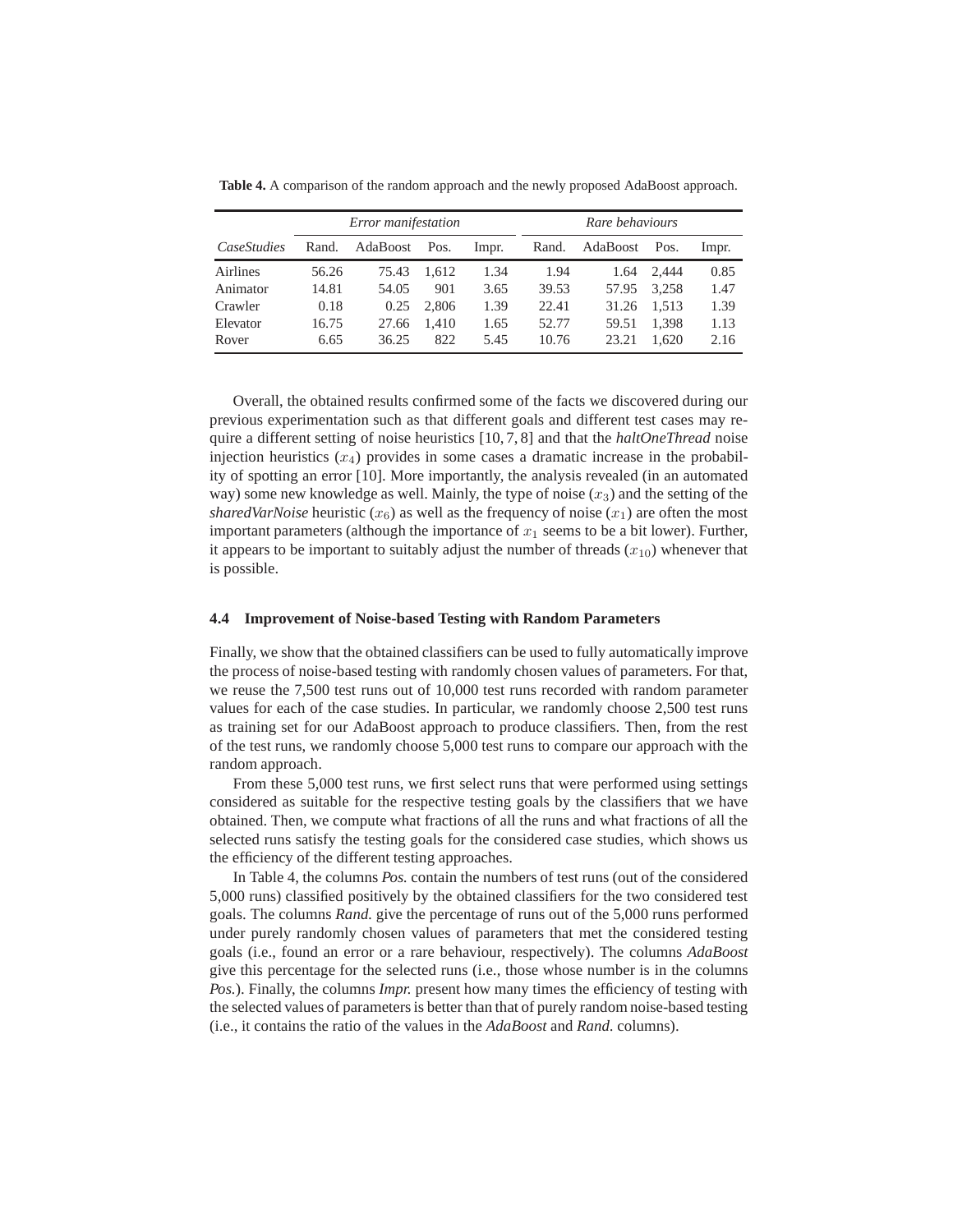The improvement columns clearly show that our AdaBoost technique often brings an improvement (with one exception described bellow), which ranges from 1.13 times in the case of the rare behaviours property and the *Elevator* test case to 5.45 times in the case of the error manifestation property and the *Rover* test case. In the case of the Airlines test case and the rare behaviours property, our technique provided worse results (impr. 0.85). This is mostly caused by the simplicity of the case study and hence lack of rare behaviours in the test runs. Therefore, our approach did not have enough samples to construct a successful classifier. Nevertheless, we can conclude that our classification approach can really improve the efficiency of testing in majority of studied cases.

## **5 Related Work**

Most of the existing works on obtaining new knowledge from multiple test runs of concurrent programs focus on gathering debugging information that helps to find the root cause of a failure [4, 11]. In [11], a machine learning algorithm is used to infer points in the execution such that the error manifestation probability is increased when noise is injected into them. It is then shown that such places are often involved in the erroneous behaviour of the program. Another approach [4] uses a data mining-like technique, more precisely, the feature selection algorithm, to infer a reduced call graph representation of the SUT, which is then used to discover anomalies in the behaviour of the SUT within erroneous executions.

There is also rich literature and tool support for data mining test results without a particular emphasis on concurrent programs. The existing works study different aspects of testing, including identification of test suite weaknesses [1] and optimisation of the test suite [13]. In [1], a substring hole analysis is used to identify sets of untested behaviours using coverage data obtained from testing of large programs. Contrary to the analysis of what is missing in coverage data and what should be covered by improving the test suite, other works focus on what is redundant. In [13], a clustering data mining technique is used to identify tests which exercise similar behaviours of the program. The obtained results are then used to prioritise the available tests.

# **6 Conclusions and Future Work**

In the paper, we have proposed a novel application of classification-based data mining in the area of noise-based testing of concurrent programs. In particular, we proposed an approach intended to identify which of the many noise parameters and possibly also parameters of the tests themselves are important for a particular testing goal as well as which values of these parameters are suitable for meeting this goal. As we have demonstrated on a number of case studies, the proposed approach can be used to fully automatically improve the noise-based testing approach of a particular program with a particular testing goal. Moreover, we have also used our approach to derive new insights into the noise-based testing approach itself.

Apart from validating our findings on more case studies, there is plenty of space for further research in the area of applications of data mining in testing of concurrent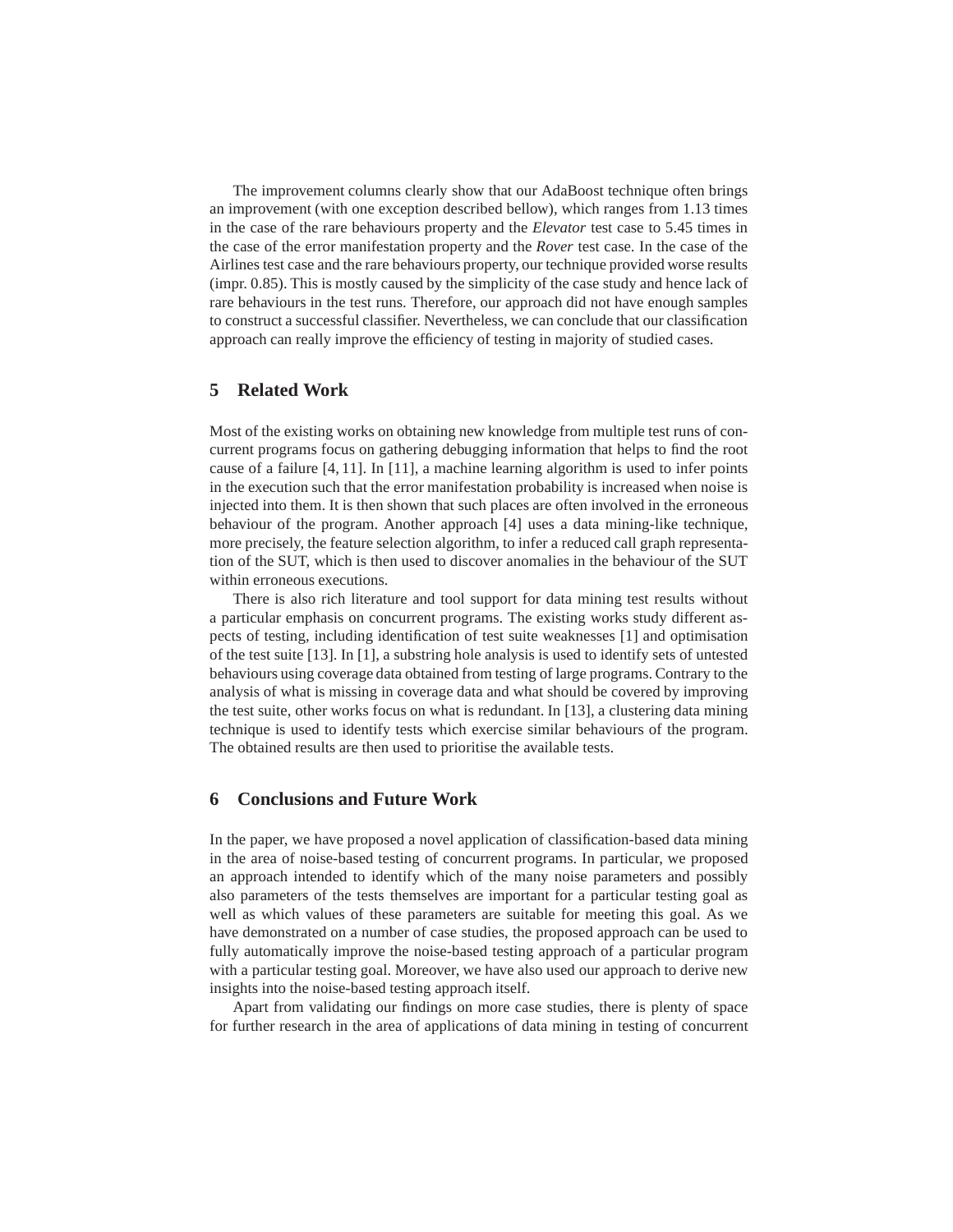programs. One can ask many interesting questions and search for the answers using different techniques, such as outliers detection, clustering, association rules mining, etc. For example, many of the concurrency coverage metrics based on dynamic detectors contain a lot of information on the behaviour of the tested programs, and when mined, this information could be used for debugging purposes. One could also think of adjusting the above cited works on detecting untested behaviour or on eliminating tests of similar behaviour for the case of concurrent programs.

*Acknowledgement.* The work was supported by the bi-national Czech-Israel project (Kontakt II *LH13265* by the Czech Ministry of Education and *3-10371* by Ministry of Science and Technology of Israel), the EU/Czech IT4Innovations Centre of Excellence project *CZ.1.05/1.1.00/02.0070*, and the internal BUT projects *FIT-S-12-1* and *FIT-S-14-2486*. Z. Letko was funded through the EU/Czech Interdisciplinary Excellence Research Teams Establishment project *CZ.1.07/2.3.00/30.0005*.

## **References**

- 1. Yoram Adler, Noam Behar, Orna Raz, Onn Shehory, Nadav Steindler, Shmuel Ur, and Aviad Zlotnick. Code Coverage Analysis in Practice for Large Systems. In *Proc. of ICSE'11*, pages 736–745. ACM, 2011.
- 2. Thomas Ball, Sebastian Burckhardt, Katherine E. Coons, Madanlal Musuvathi, and Shaz Qadeer. Preemption Sealing for Efficient Concurrency Testing. In *Proc. of TACAS'10*, volume 6015 of LNCS, pages 420–434. Springer-Velrlag, 2010.
- 3. Orit Edelstein, Eitan Farchi, Evgeny Goldin, Yarden Nir, Gil Ratsaby, and Shmuel Ur. Framework for Testing Multi-threaded Java Programs. *Concurrency and Computation: Practice and Experience*, 15(3-5):485–499. Wiley, 2003.
- 4. Frank Eichinger, Victor Pankratius, Philipp W. L. Große, and Klemens Böhm. Localizing Defects in Multithreaded Programs by Mining Dynamic Call Graphs. In *Proc. of TAIC PART'10*, volume 6303 of LNCS, pages 56–71. Springer-Velrlag, 2010.
- 5. Tayfun Elmas, Shaz Qadeer, and Serdar Tasiran. Goldilocks: A Race and Transaction-aware Java Runtime. In *Proc. of PLDI'07*, pages 245–255. ACM, 2007.
- 6. Yoav Freund and Robert E. Schapire. A Short Introduction to Boosting. In *In Proc. of IJCAI'99*, pages 1401–1406. Morgan Kaufmann, 1999.
- 7. Vendula Hrubá, Bohuslav Křena, Zdeněk Letko, Hana Pluháčková, and Tomáš Vojnar. Multiobjective Genetic Optimization for Noise-based Testing of Concurrent Software. In *Proc. of SSBSE'14*, volume 8636 of LNCS, pages 107–122. Springer-Verlag, 2014.
- 8. Vendula Hrubá, Bohuslav Křena, Zdeněk Letko, Shmuel Ur, and Tomáš Vojnar. Testing of Concurrent Programs Using Genetic Algorithms. In *Proc. of SSBSE'12*, volume 7515 of LNCS, pages 152–167. Springer-Velrlag, 2012.
- 9. Bohuslav Křena, Zdeněk Letko, and Tomáš Vojnar. Coverage Metrics for Saturation-based and Search-based Testing of Concurrent Software. In *Proc. of RV'11*, volume 7186 of LNCS, pages 177–192. Springer-Velrlag, 2012.
- 10. Zdeněk Letko, Tomáš Vojnar, and Bohuslav Křena. Influence of Noise Injection Heuristics on Concurrency Coverage. In *Proc. of MEMICS'11*, volume 7119 of LNCS, pages 123–131, Springer-Velrlag, 2012.
- 11. Rachel Tzoref, Shmuel Ur, and Elad Yom-Tov. Instrumenting Where It Hurts: An Automatic Concurrent Debugging Technique. In *Proc. of ISSTA'07*, pages 27–38. ACM, 2007. ACM.
- 12. Ian H. Witten, Eibe Frank, and Mark A. Hall. *Data Mining: Practical Machine Learning Tools and Techniques*. Morgan Kaufmann, 3rd edition, 2011.